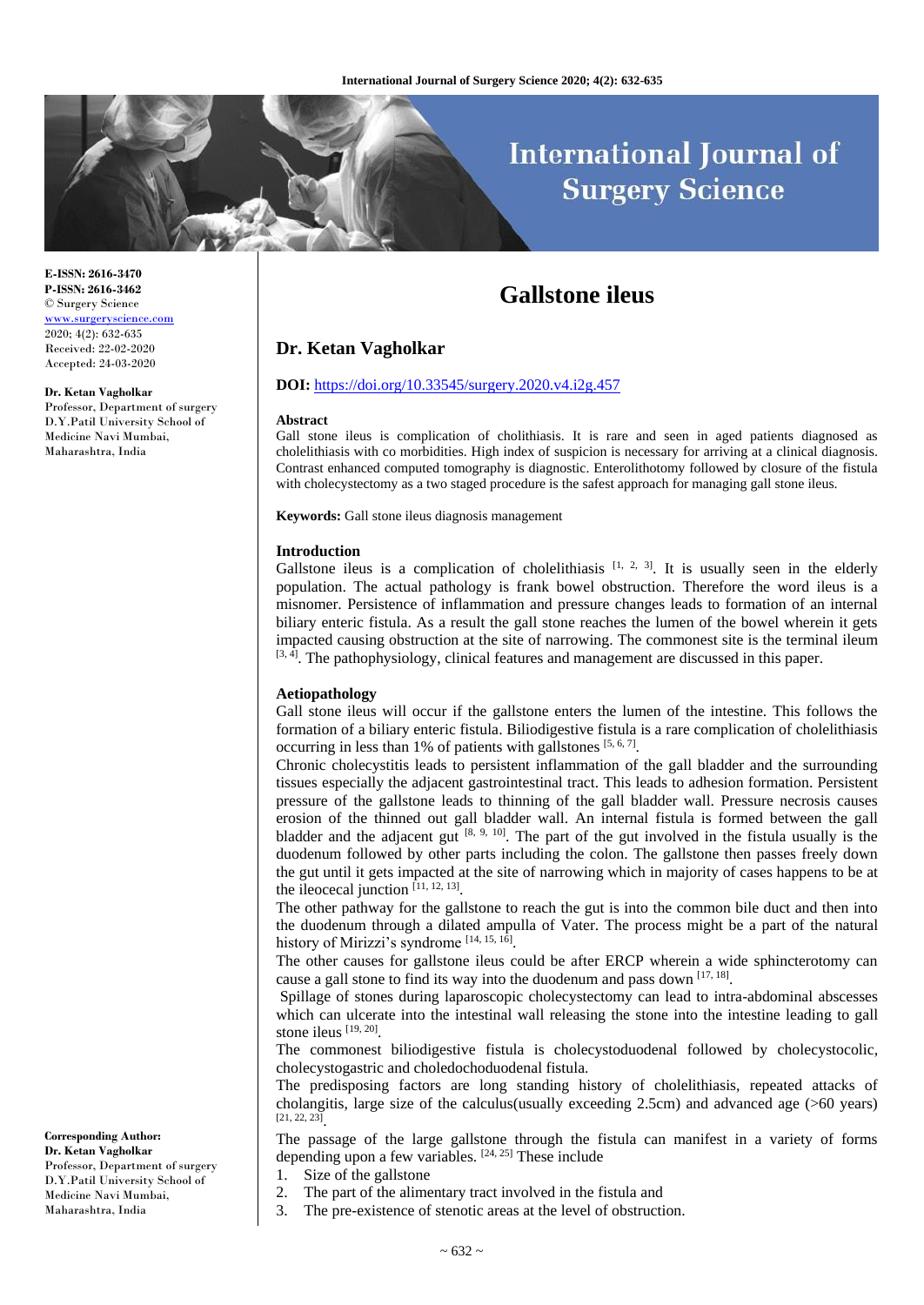The gall stone then exhibits tumbling advancement phenomenon and progresses forward till it gets impacted. The sites of impaction are ileum (50-60%), jejunum (16-26%), duodenum  $(3.5-14.6\%)$  and colon  $(3-4\%)$  [26, 27, 28].

Bouveret syndrome is a condition where the gallstone gets impacted in the duodenal bulb leading to gastric outlet obstruction [13]. The associated fistula could either be cholecystoduodenal or choledochoduodenal in nature. Other rare sites of impaction are at the site of narrowed anastomosis in a partial gastrectomy with Billroth II reconstruction and at the site of a biliary enteric anastomosis [12, 13]. Presence of diverticula, neoplasms, or intestinal strictures secondary to Crohn's disease cause decrease in the luminal diameter thereby predisposing to impaction. In the colon the site of impaction is the sigmoid colon. Once impacted the clinical features of intestinal obstruction usually become manifest leading to gross dehydration accompanied with fluid and electrolyte depletion especially in the aged population. Once obstruction is relieved by removing the stone by enterolithotomy the cholecystointestinal fistula may have a variable course if not dealt with at the first operative intervention. If the cystic duct is patent then there is a high likelihood of spontaneous closure of the fistula. There is no fixed timing as to when this can happen. However if the cystic duct is not patent then the fistula will retain its patency leading to recurrent complications <sup>[29]</sup>. The effects of a persistent biliary-enteric fistula are

- 1. Recurrent gallstone ileus
- 2. Cholangitis (11% of cholecystoduodenal fistulas and 60% of cholecystocolonic fistulas)
- 3. Retrograde cholecystitis
- 4. Gall bladder cancer in 15% of cases.

#### **Clinical features**

In 85% of cases the gall stone is eliminated either by vomiting or passed in the faeces [30]. 15% of patients will present as gall stone ileus due to impaction in the digestive tract  $[17, 18]$ . Nausea, anorexia and abdominal pain are the typical features. Pain is colicky and intermittent in nature located in the epigastrium and the right hypochondrium. Vomiting is a common accompanying symptom. Vomitus will initially contain gastric contents. Later on the contents become darker in colour and feculent. This is due to "tumbling" gallstone advancement. There will be intermittent periods of remission. Once the stone gets impacted there will be features of complete obstruction. In Bouveret's syndrome there will be features of gastric outlet obstruction. Nausea, vomiting of gastric contents and colicky abdominal pain in the epigastrium relieved by vomiting. Weight loss, anorexia, early satiety and constipation are other symptoms. Occasionally hematemesis and malaena will also be seen. The stone may in a few cases migrate proximally into the stomach and possibly be vomited out.

Physical examination will reveal dehydration, fever, tachycardia and jaundice in a few cases. Per abdominal examination will reveal abdominal distension, tenderness and features suggestive of peritonitis in advanced cases. In a few cases there may not be any features suggestive of obstruction at the time of presentation.

The main cause of delay in seeking medical attention is tumbling phenomenon. Patients usually present 4-8 days after the beginning of symptoms and the diagnosis is further delayed.

History of prior biliary symptoms are seen in 27-80% of patients [10, 11]. Acute cholecystitis is seen in only 1-20% of cases at the time of bowel obstruction. Jaundice may be seen in 15% of cases [10]. Biliary symptoms may be absent in one third of cases.

Co morbidities are very common in these patients as these patients are quite old usually over 70 years of age  $[19]$ .

### **Investigations**

Raised leukocyte count is seen. The severity of alteration in the fluid and electrolyte balance will depend upon the duration of obstructed state. Serum amylase level will be raised. Some patients may exhibit features suggestive of renal failure. In patients presenting with jaundice there will raised total and direct bilirubin in addition to raised alkaline phosphatase and gamma glutamyl trans peptidase [31].

Abdominal x ray (AXR) will show Rigler's triad of signs in 25- 30% of cases [22, 29, 30] .

- 1. Pneumobilia
- 2. Small bowel obstruction
- 3. Ectopic gall stone

Change of position of the stone on serial films is an additional radiological feature. A fifth sign is the presence two air fluid levels in the right upper quadrant on  $AXR$ <sup>[31]</sup>. The medial level corresponds to the duodenum and the lateral level corresponds to the gall bladder. These features may be found in 24% of presentations [32, 33].

### **In Bouveret's syndrome AXR will reveal**

- 1. Dilated stomach
- 2. Calcified right upper quadrant mass (gall stone)
- 3. Gastric distension
- 4. Dilated bowel loops.

Ultrasound will show choledocholithiasis, pneumobilia and an ectopic gall stone [29]. However USG may not always be useful due to anatomic alterations such as intestinal distension, collapse and presence of gas in the gall bladder.

Contrast enhanced computed tomography (CECT) is the investigation of choice. CECT will show

- 1. Small bowel obstruction
- 2. Ectopic gall stone (either rim calcified /total calcified)
- 3. Abnormal gall bladder with complete air collection, air fluid level or fluid accumulation.
- 4. The location of the fistula will also be delineated.

## **The CECT findings in Bouveret's syndrome are**

- 1. Obstruction due to gastro duodenal mass
- 2. Pericholecystic inflammatory changes extending into the duodenum.
- 3. Gas in the gall bladder
- 4. Pneumobilia with a cholecysto-duodenal fistula
- 5. Filling defects corresponding to one or more gall stones
- 6. Thickened or contracted gall bladder.

CECT has an advantage of revealing oedema and ischaemia of the gut wall. The sensitivity of CECT is 93%, specificity is 100% and accuracy is 99%  $[30]$ . The only occasional drawback of CECT is that 15-25% of gall stones appear as isoattenuating in relation to bile and fluid <a>[31]</a>.

MRCP is indicated when the diagnosis is unclear on CECT  $[32, 12]$ 33] .

It helps in differentiating gall stones from fluid and in identification of the fistula. As MRCP does not require oral contrast it is particularly useful in patients who have severe vomiting  $[29, 30]$ .

Upper GI endoscopy may be contemplated in suspected cases of Bouveret's syndrome <sup>[20]</sup>. The gall stone is visualized in 69% of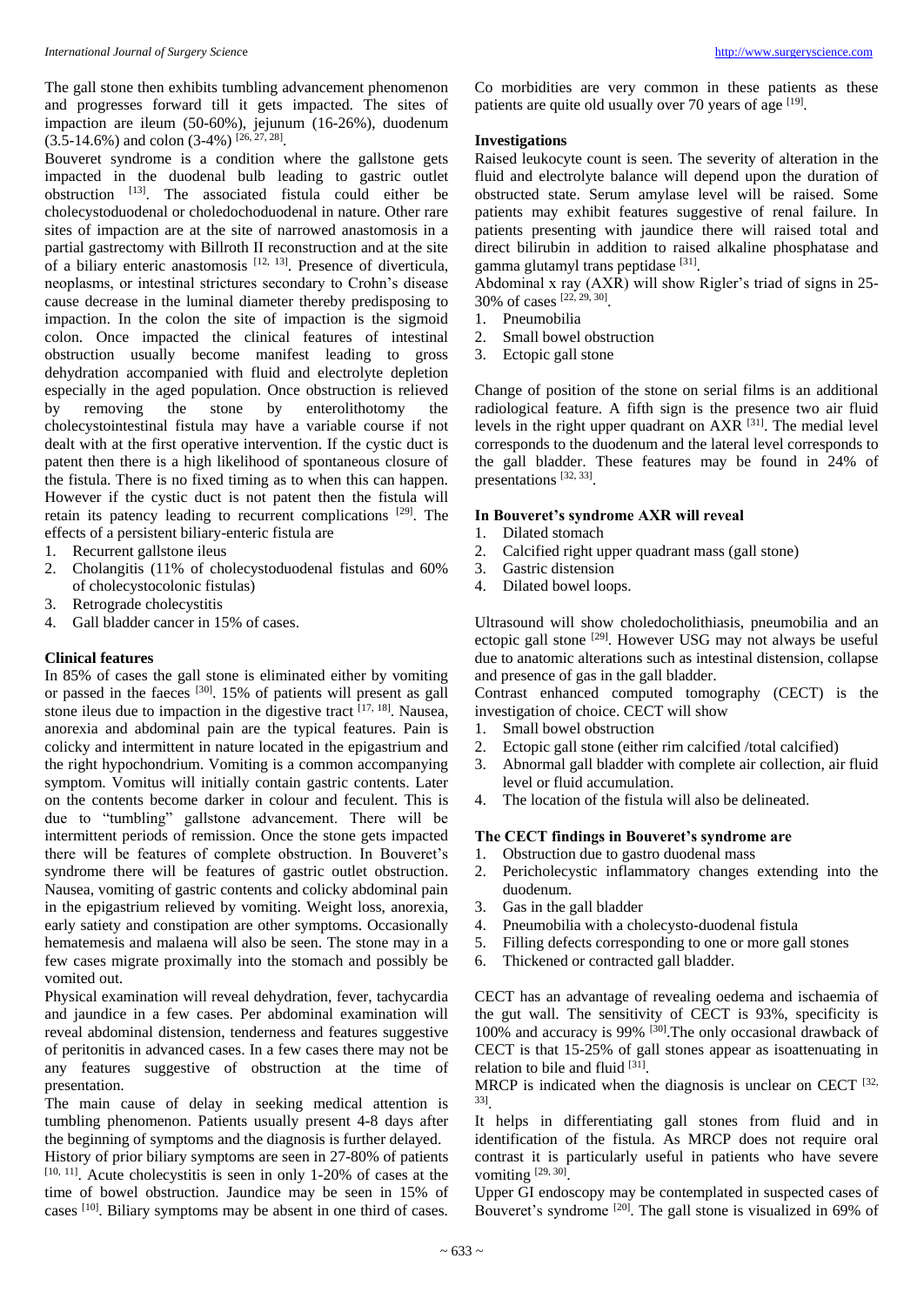cases in the duodenal bulb, post bulbar duodenum or in the pylorus. Non-visualization of the stone is possible if the stone is deeply embedded within the mucosa. Diagnosis is suspect if the mass is hard, convex, smooth and non-friable.

Therefore CECT continues to be the investigation of choice as it enables early and definitive diagnosis.

#### **Treatment**

Surgery is the mainstay of treatment [25].

Goals of surgical intervention in gall stone ileus are

- 1. Extraction of the obstructing gall stone
- 2. Closure of the biliary enteric fistula with removal of the gall bladder.

#### **The choice of procedures to accomplish the two goals are**

- 1. Enterolithotomy
- 2. Enterolithotomy with closure of the fistula with cholecystectomy. (one stage surgery)
- 3. Enterolithotomy followed by interval closure of fistula with cholecystectomy. (two staged procedure)

Since majority of patients presenting with gall stone ileus are advanced in age with many co morbidities the initial treatment comprises of aggressive rehydration, correction of fluid and electrolyte deficiencies and optimization of co morbidities. Once the general condition improves, surgery is contemplated  $[31, 32, 33]$ . Enterolithotomy is the fundamental procedure in gall stone ileus. [33, 34] .

At exploratory laparotomy the site of obstruction is located first. A longitudinal incision is then made on the antimesenteric border of bowel proximal to the site of impaction in order to ensure normal gut wall. The gall stone is gently manipulated towards the enterotomy and removed. The enterotomy is then closed in two layers transversely in order to avoid stricture and narrowing of the bowel. Making an incision on the oedematous bowel overlying the gall stone is avoided as far as possible due to issues with healing of the bowel wall. However in dire circumstances wherein a long segment of the proximal bowel is distended, an incision on the bowel wall overlying the gall stone is inevitable. If the bowel wall is thinned out, ischaemic or perforated then a resection anastomosis of the affected segment is essential [35].

Impaction of the gall stone in the duodenum may be a challenging problem. For a gall stone impacted in the third part of the duodenum the stone should be manually moved to the small intestine and stone extraction done through the enterotomy site in the small bowel. In Bouveret's syndrome the gall stone is impacted at the duodenal bulb  $[8, 9, 10]$ . In such cases the lithotomy can be accomplished from the fistulous opening resection site. In rare circumstances part of the duodenal wall may have to be resected. An additional surgery involving an omental patch or small intestine serosal patch may be required to ensure safe healing of the duodenum.

If the site of impaction is the sigmoid colon then a single staged procedure is preferred  $[30, 32]$ . The colon is invariably narrowed due to persistent inflammation as seen in diverticulitis. Hence resection of the narrowed segment is essential. Due to the high incidence of retrograde cholecystitis due to reverse flow of faeces from the fistula, closure of the fistula with cholecystectomy needs to be done at the same sitting as enterolithotomy. A proximal diverting colostomy is beneficial in protecting the anastomosis.

Closure of the biliary enteric fistula along with cholecystectomy is the next biggest challenge. Closure of fistula is essential as there are high chances of recurrence and the development of malignancy. The natural history of such fistulas is unpredictable for one to rely on the possibility of spontaneous natural closure of the fistula. The choice of a single staged versus two staged procedure continues to be a debatable issue. There is no scientifically proven consensus on this issue. Single staged procedure is associated with significant morbidity as well as high mortality as the patients are invariably aged with co morbidities. Hence they are unable to withstand the stress of surgery. However if the impaction is at the sigmoid colon a single staged procedure is preferable. However in other cases it is preferable to perform a two staged procedure which involves closure of the biliary enteric fistula with cholecystectomy at a later stage. This has two advantages. The initial enterolithotomy enables rescue from the surgical emergency and the time interval thereafter provides an opportunity to build up and prepare the patient for the second stage which is technically quite challenging.

The morbidity and mortality associated with a two staged procedure is considerably less as compared to a single stage procedure [34, 35].

With the advent of laparoscopy these procedures can be performed laparoscopically <sup>[35]</sup>. However due to lack of technical expertise and the unpredictable nature of the disease it is safe practice to adopt a two staged open approach as far as possible.

Endoscopic approaches have also been described. This approach is specifically applicable to gall stones impacted in the gastroduodenal and colonic region  $[34, 35]$ . Fragmentation of the stone may be achieved by various ways, endoscopic mechanical lithotripsy, electrohydraulic lithotripsy, ESWL and laser lithotripsy <sup>[35]</sup>. There are anecdotal reports of successful endoscopic therapy for removal of the stone. Hence convincing evidence to support this option is lacking. Therefore this approach is not strongly advocated.

#### **Conclusion**

Gall stone ileus is a challenging complication of cholelithiasis. It affects old aged individuals with co-morbidities. High index of suspicion is necessary for a clinical diagnosis. CECT is diagnostic. Enterolithotomy with closure of the fistula and cholecystectomy as a two staged procedure is the safest option. Morbidity and mortality is significant in these patients.

### **Conflict of interest**: None

#### **Funding:** Nil

**Acknowledgements:** I would like to thank Parth Vagholkar for his help in typesetting the manuscript.

#### **References**

- 3. Abou-Saif A, Al-Kawas FH. Complications of gallstone disease: Mirizzi syndrome, cholecystocholedochal fistula, and gallstone ileus. Am J Gastroenterol. 2002; 97:249-254.
- 4. Martin F. Intestinal obstruction due to gall-stones: with report of three successful cases. Ann Surg. 1912; 55:725- 743.
- 5. Clavien PA, Richon J, Burgan S, Rohner A. Gallstone ileus. Br J Surg, 1990; 77:737-742.
- 6. Reisner RM, Cohen JR. Gallstone ileus: a review of 1001 reported cases. Am Surg. 1994; 60:441-446.
- 7. Shi X, Vagholkar KR, Friess H, Uhl W, Buechler MW. Management of severe acute pancreatitis: Standards and